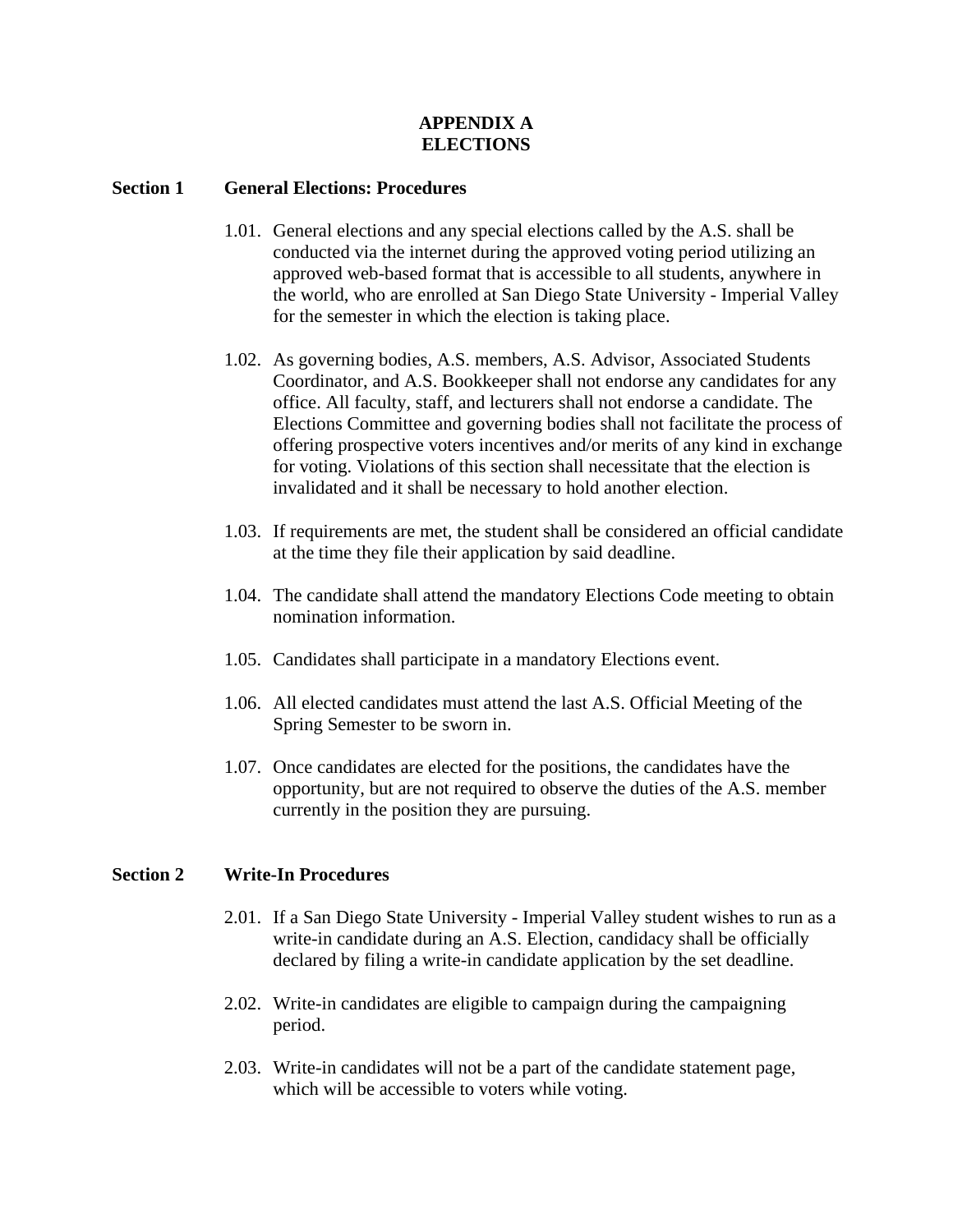- 2.04. If a voter chooses to vote for a write-in candidate, they will type in the candidate's name in the designated ballot location for the office in question.
- 2.05. Any name typed upon a ballot, including a reasonable likeness of the spelling of such a name, shall be counted for the office under which it is written. The name must be written in the blank space provided for write-in candidates for said office, and the bubble must be filled in next to the written name; otherwise it shall be disregarded.
- 2.06. No name typed upon a ballot in any A.S. Election shall be counted for an office unless the person named has fulfilled the candidate write-in application.
- 2.07. The Elections Committee shall maintain complete records of all elections, copies of any written challenges, complaints, or other documents giving rise to Elections Committee hearings; requests for and result of recounts; and any other information or documents appropriate to all elections. These documents shall be kept for three (3) months after the election, or until any dispute arising from the election, is resolved. Election records shall be accessible to interested students, A.S. officers, and employees of the university upon written request to the Elections Committee. At least one (1) copy of the election results shall be maintained in the A.S. files.
- 2.08. When elections conclude and seats are vacant, an approved appointment process may be used to fill vacant seats in the A.S., as specified in these Bylaws.

## **Section 3 Elections Code: Candidate Policy**

- 3.01. All candidates shall be in good academic and disciplinary standing with the institution (not on academic or disciplinary probation) as stated in Article IV of the A.S. Official Bylaws, at the time of the submission of the candidate's application.
- 3.02. At the time of the application submission, all prospective candidates for the A.S. shall declare the position for which they are seeking.
- 3.03. Any matriculated student, who has met the minimum requirements (See Article IV) for being a part of the A.S., may submit an application for their candidacy for any eligible A.S. seat. The application period for the available seats shall be open for a set one (1) week in the months of January or February.
- 3.04. Disqualified candidates are ineligible to run as write-in candidates as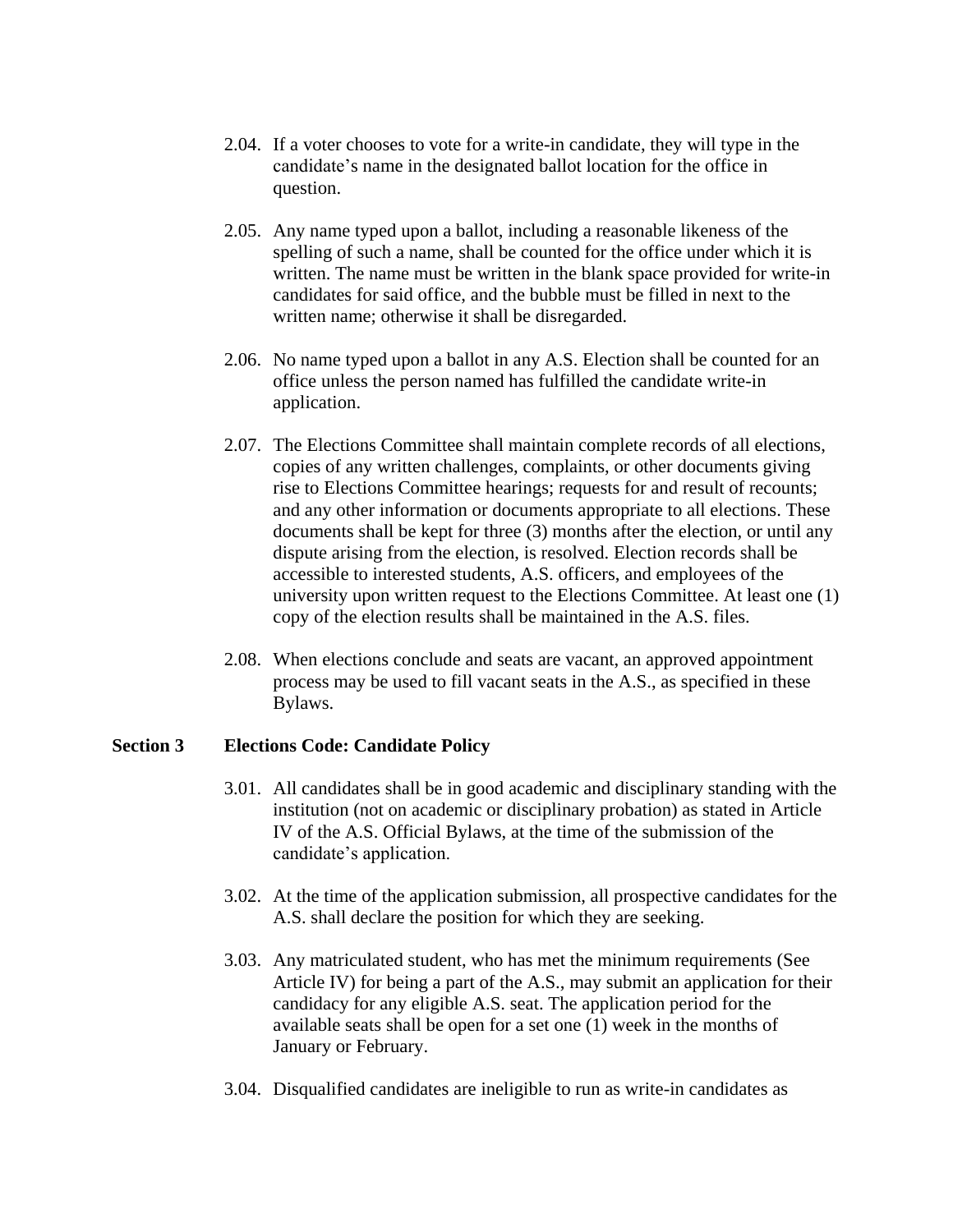outlined in Section 4 of the Elections Code.

- 3.05. All candidates shall be listed on the ballot under the name specified in the candidate application packet. Changes to the name of a candidate on the elections ballot shall be made only upon approval of the Elections Committee.
- 3.06. If a candidate statement is submitted (125 words maximum), all words such as "a," "an," "the," "A.S." etc. would be considered one word each. "100" would be considered one word while "one hundred" would be considered two (2) words. Words separated by a backlash will be considered two (2) words e.g. campus/university. If more than 125 words are submitted, the statement will be cut off at the  $125<sup>th</sup>$  word.
- 3.07. A.S., faculty, and staff polls shall remain open for the duration of four (4) working days, beginning on a Monday at 12:00 a.m. and ending on a Thursday at 11:59 p.m.
- 3.08. Dates for general elections shall be selected by the Elections Committee with the approval of the A.S. Advisor or designee. The Elections Committee shall schedule elections for one (1) week during the months of February or March. Selection of times and balloting shall be established by the Elections Committee with the approval of the A.S. Advisor or designee. The Elections Calendar will be presented to the A.S. for approval. The Elections Calendar will be an official document once it has been motioned for.
- 3.09. Voting instructions as approved by the Elections Committee shall be listed on the ballot.
- 3.10. The following procedures shall be utilized during balloting:
	- a. In order to vote, a student will need to access their SDSU WebPortal and enter their SDSUid and password. In order to vote in person, a student will need their SDSU Red ID.
	- b. Each student will be allowed to vote once. If for any reason the student is unable to vote, they will be instructed by a message on screen to contact the Elections Coordinator or designee.
	- c. Each student will be able to vote for the following offices: A.S. President, A.S. Executive Vice President, A.S. Vice President of Finance, A.S. Vice President of University Affairs, and A.S. Senators.
	- d. Any visually and/or physically challenged voter who requires assistance in voting may have a person of their own choosing assist them with the voting process.
- 3.11. The A.S. President, A.S. Executive Vice President, A.S. Vice President of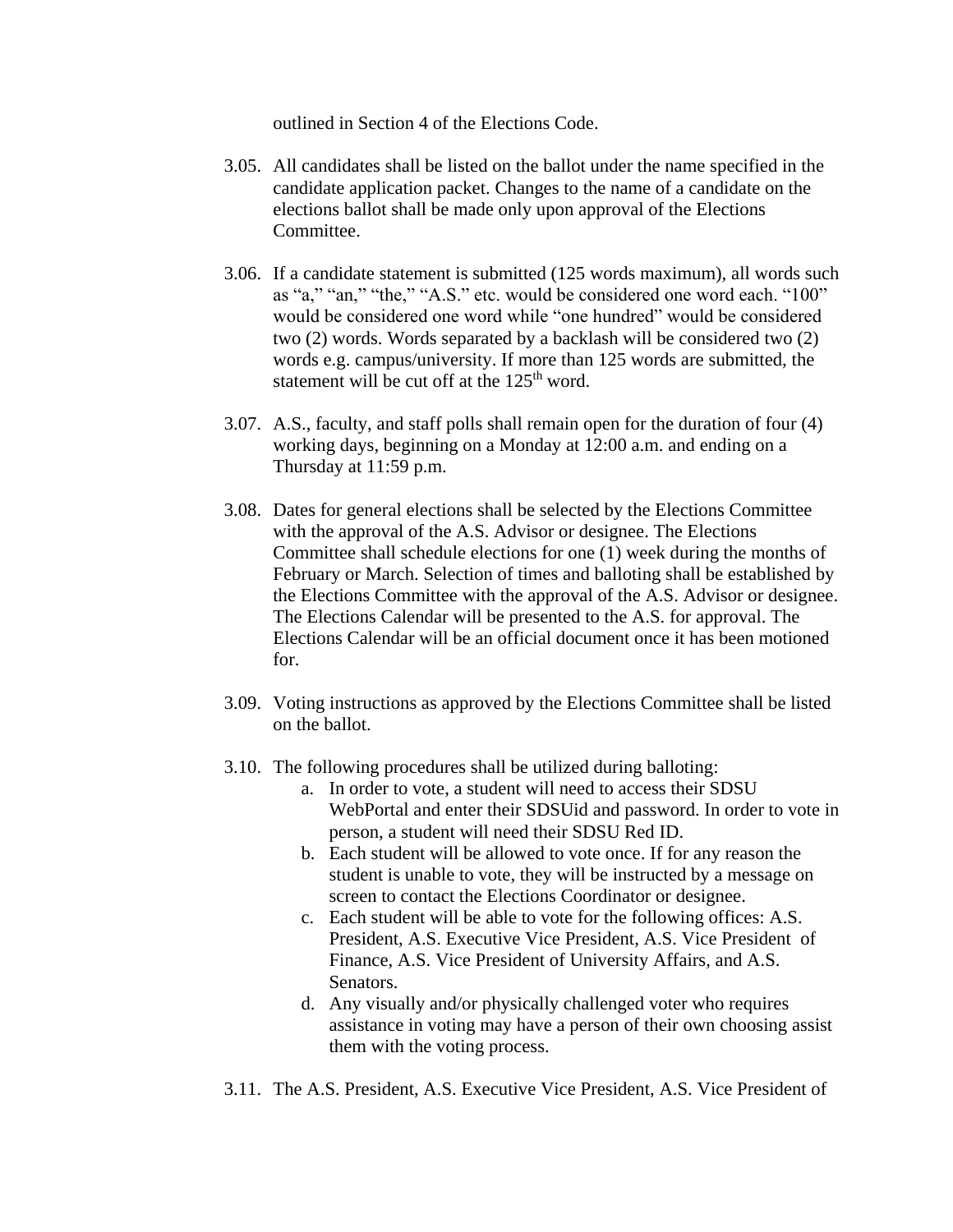Finance, A.S. Vice President of University Affairs, and A.S. Senators shall be elected by a majority vote. A student may not hold more than one (1) elected office simultaneously.

- 3.12. In the case that voting is not made available online, A.S., faculty, and staff polls shall remain open for the duration of four (4) working days, beginning on a Monday and ending on a Thursday. Voting shall take place for at least three to four (3-4) hours during each working day. The Elections Committee shall schedule the hours of voting at the convenience of the students-at-large, with the approval of the A.S.
- 3.13. In the event of a tie vote for two (2) or more candidates for the same elected office, the Elections Committee shall determine and publish a date for a run-off election in all available media. The first date shall be within twenty-one (21) calendar days of the first day of the election. The Elections Committee shall specify further allowable campaigning at the time of announcing the run-off date, as may be necessary for any run-off election.
- 3.14. Write-in candidates shall be entitled to a seat upon winning an election and meeting the other qualification(s) pursuant to applicable provisions within Appendix A. The Elections Committee, in accordance with Appendix A Section 2 of the Elections Code, shall disqualify those not meeting the qualifications.
- 3.15. In the event that a candidate withdraws or is removed from the election after the SDSU WebPortal ballot has been finalized and programmed for voting, the Elections Coordinator should make every effort to notify potential voters as soon as possible. The Elections Coordinator should inform the A.S. Advisor or designee so candidate(s) can be removed from the ballot. Any votes for the candidate who withdrew shall be counted and made public when the elections results are published.

#### **Section 4 Violations of the Elections Code**

- 4.01. A candidate may be removed from candidacy if said candidate accumulates two (2) reprimands for violating this Elections Code (subject to the discretion of the Elections Committee). If a candidate is removed from elections, they are not eligible to participate in elections for the upcoming A.S.
- 4.02. All complaints or violations shall be submitted via email or in writing to the Elections Coordinator within 48 hours after becoming aware of the alleged violation. If applicable, all evidence of alleged violation shall be submitted (e.g. photos, audio, video, etc.) to the Elections Committee. The Elections Committee has the authority to find a candidate in violation and to decide a penalty.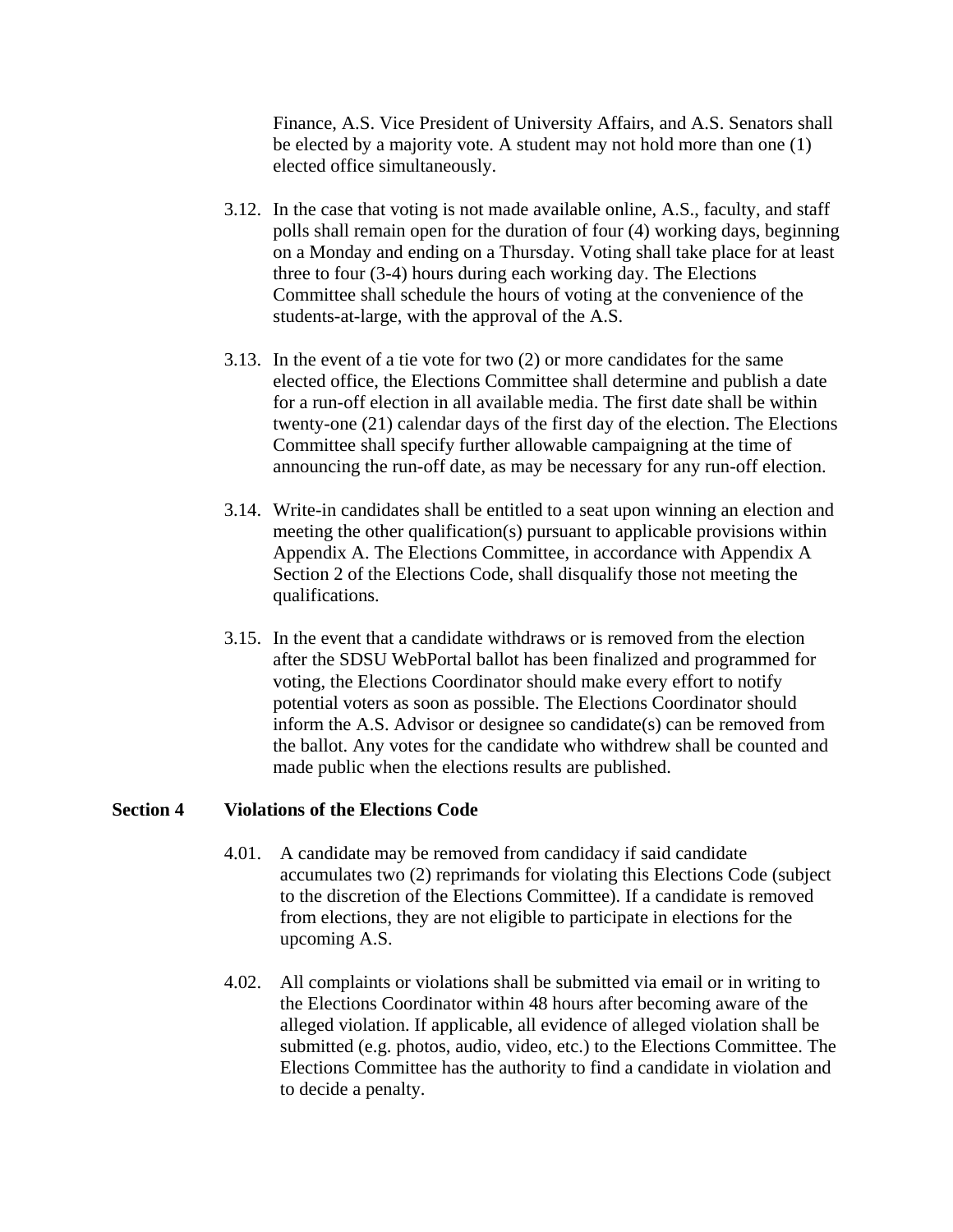- 4.03. If the Elections Committee is aware of a violation of the Elections Code, they may call a special hearing to review the possible violation. This hearing will be treated the same as a complaint hearing.
- 4.04. The Elections Committee shall make a ruling upon a complaint within three (3) business days of the submission of that complaint. For a complaint to be addressed, all voting members of the Elections Committee shall be present. A majority vote of the Elections Committee shall be required for a complaint of a violation and penalty to be upheld.
- 4.05. When a complaint is filed, the candidate and the author will be notified of when the complaint hearing is and where it will be located. All parties will be emailed a general overview of what section(s) were violated. Both parties will be given copies of the complaint at the hearing. Both parties shall be afforded the opportunity to speak on the complaint, provide evidence, and invite witnesses to the hearing.
- 4.06. Violations and penalties are decided by the Elections Committee solely, without the approval of the A.S. Advisor or designee. Any appeals to a decision of the Elections Committee regarding a violation and/or penalty must be filed to the Elections Coordinator within 48 business hours of the conclusion of the appeals meeting.
- 4.07. The A.S. Advisor or designee, subject to approval of the A.S. with a majority vote, may invalidate any elections within its jurisdiction when the Elections Committee has shown violations of the Elections Code may have significantly affected the results of that election. Such evidence shall be submitted to and reviewed by the A.S. Advisor or designee prior to holding the vote to invalidate said election. Disqualified candidates are not eligible to run in elections for the upcoming A.S.
- 4.08. The Elections Committee shall announce, with the approval of the A.S. Advisor or designee, the conditions and dates of alternate elections at the time that the election is invalidated, and shall specify provisions that may be added or removed from the specific ballot and its conditions.

## **Section 5 Campaigning**

5.01. All candidates shall be responsible to ensure that all aspects of their campaign, including materials and activities, conform to the Elections Code. The Elections Committee shall not be held accountable if candidates fail to abide to the Elections Code.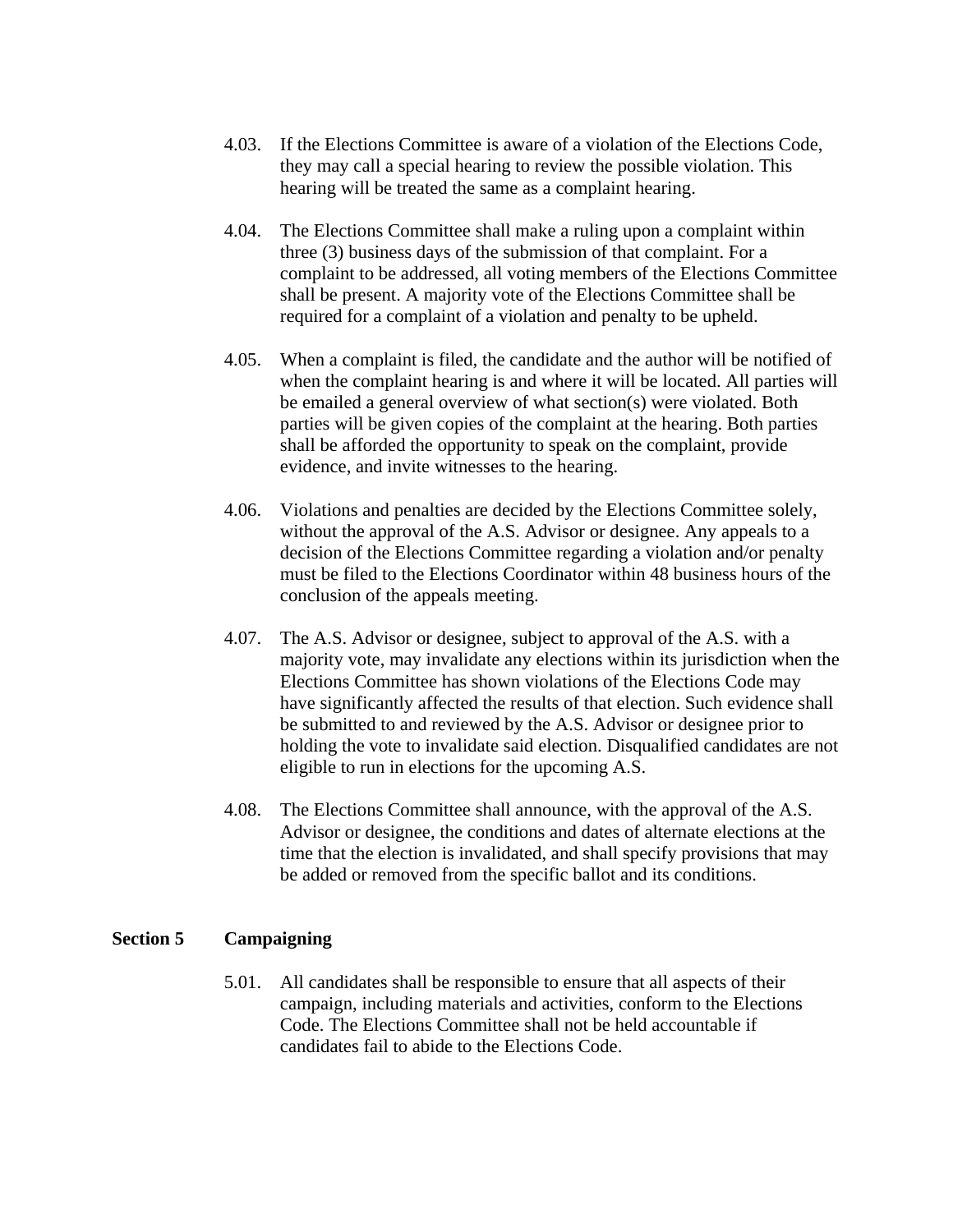- 5.02. The campaign period, consisting of two (2) weeks, shall be determined by the Elections Committee and voted for approval by the A.S.
- 5.03. All candidates shall be required to be present at the scheduled election orientation meeting of the Elections Committee. In the case a candidate cannot attend the mandatory meeting, said candidate(s) must schedule an appointment with the Elections Coordinator. The meeting shall consist of an explanation of the Elections Code with a question and answer period. Excused absences will be granted for compelling reasons as determined by the Elections Committee. The Elections Coordinator shall collect signatures from all candidates attending the mandatory meeting to confirm their attendance and agreement to abide by the Elections Code. Candidates have one (1) week after the elections mandatory meeting to meet with the Elections Coordinator and sign to confirm their attendance and agreement to abide by the Elections Code. Failure to do so, will result in the removal from elections for said candidate(s).
- 5.04. All candidates, including write-ins, shall conduct their campaign in accordance with the provisions of the Elections Code and any university, city, local, state, and federal policies, laws, ordinances, or regulations.
- 5.05. Candidates may campaign together, but will be voted on separately.
- 5.06. Harassment is prohibited. This includes but is not limited to verbal, written (printed or electronic) and/or physical abuse by any candidate or person involved in a campaign.
- 5.07. Advertising or campaigning, which is misleading or harmful to a candidate's opponent is prohibited.
- 5.08. Current A.S. members are allowed to campaign during A.S. events as long as they fulfill their A.S. duties and abide by the required attire.
- 5.09. Campaigning includes any verbal or non-verbal action that promotes the election of an official or write-in candidate. This includes any material(s) that promotes the election of a candidate.
	- a. All campaigning materials shall be approved by the Elections Coordinator one (1) week prior to campaigning period.
		- i. Leniency of material submission during the campaigning period is up to the discretion of the Elections Coordinator.
	- b. Verbal campaigning shall be defined as persuasive speaking to prospective voters that promotes the election of a candidate.
	- c. Active campaigning shall be defined as distribution of any materials, which promotes the election of a candidate.
	- d. Campaign material shall be defined as any material that promotes the election of a candidate. This includes, but is not limited to,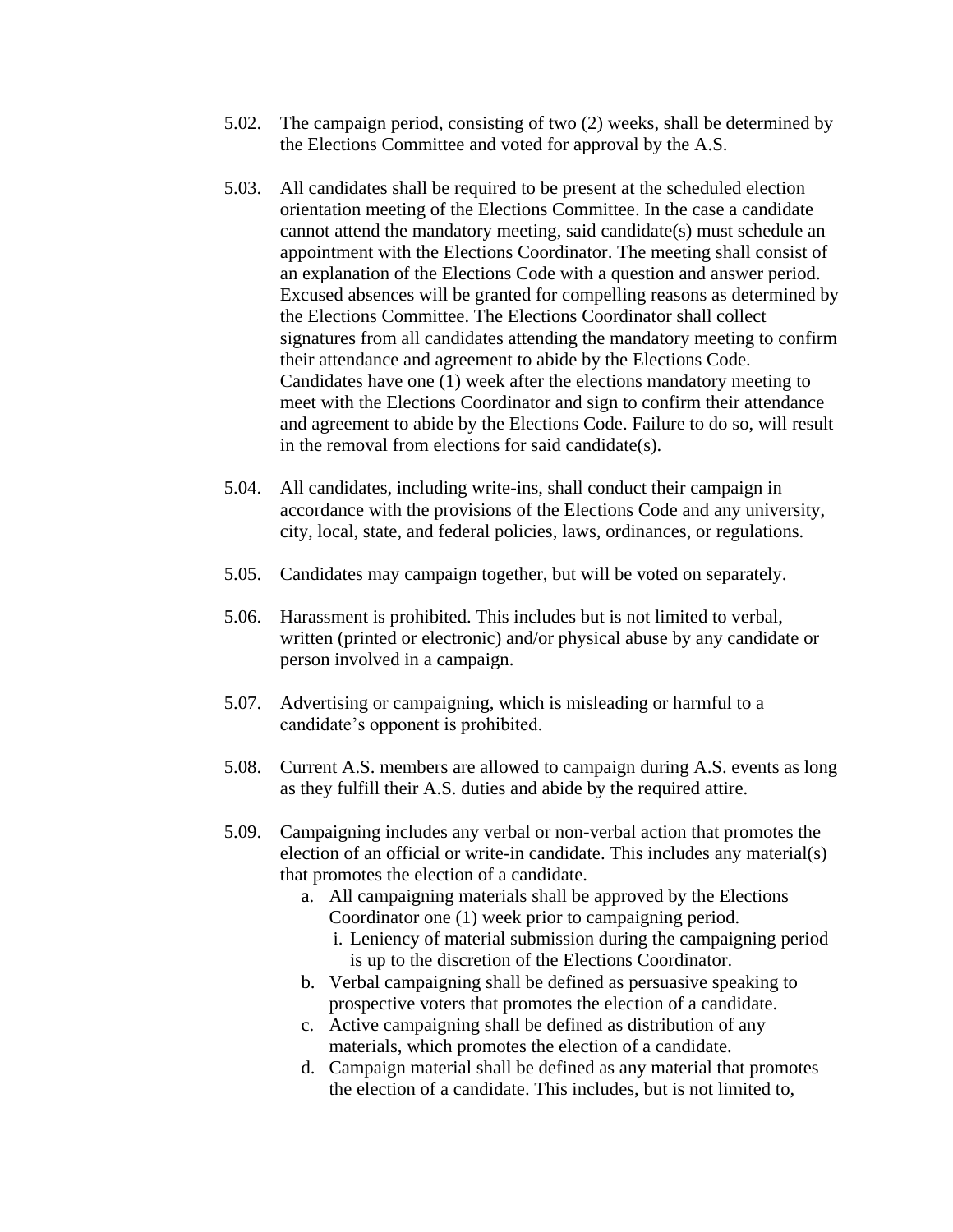signs, badges, posters, tee shirts, flyers, balloons, electronic communication, etc.

- e. If campaign material will include non-candidates, written consent from said individual(s) shall be required at the submission of campaigning materials.
- f. The A.S. Elections Instagram account should be managed by the Elections Coordinator. Only Elections material shall be posted in the account.

#### **Section 6 Campaign Guidelines**

- 6.01. Regulations and classifications of publicity for campus elections shall be found within this Subsection of the Elections Code.
- 6.02. Candidates must refrain from placing flyers on motor vehicles.
- 6.03. Advertising or campaigning that endangers people on campus is prohibited.
- 6.04. People shall refrain from posting campaign material over another candidate's material.
- 6.05. Candidates shall refrain from saturating any one (1) area with their own publicity. Saturation is defined as having more than one (1) sign in one (1) viewpoint. A viewpoint shall be defined as items within peripheral vision from a fixed point.
- 6.06. No active or verbal campaigning or intimidation of any type shall occur that interferes with or unduly influences in any way toward a student while at the official or unofficial poll site while attempting to cast a vote, including but not limited to, members affiliated with a campaign presented to students with a means to vote.
- 6.07. During the voting period, no active or verbal campaigning shall occur in any university public facility that houses computers with access to the internet.
- 6.08. Any person having anything to do with running of the elections, counting of ballots, or working in an election area shall not wear or distribute any material promoting any candidate and shall not publicly campaign in an active or verbal manner on behalf of any candidate.
- 6.09. There shall be no advertising or campaigning that interferes with classroom instruction without the consent of the professor or instructor.
- 6.10. There shall be no campaigning material or advertising in the San Diego State University - Imperial Valley library.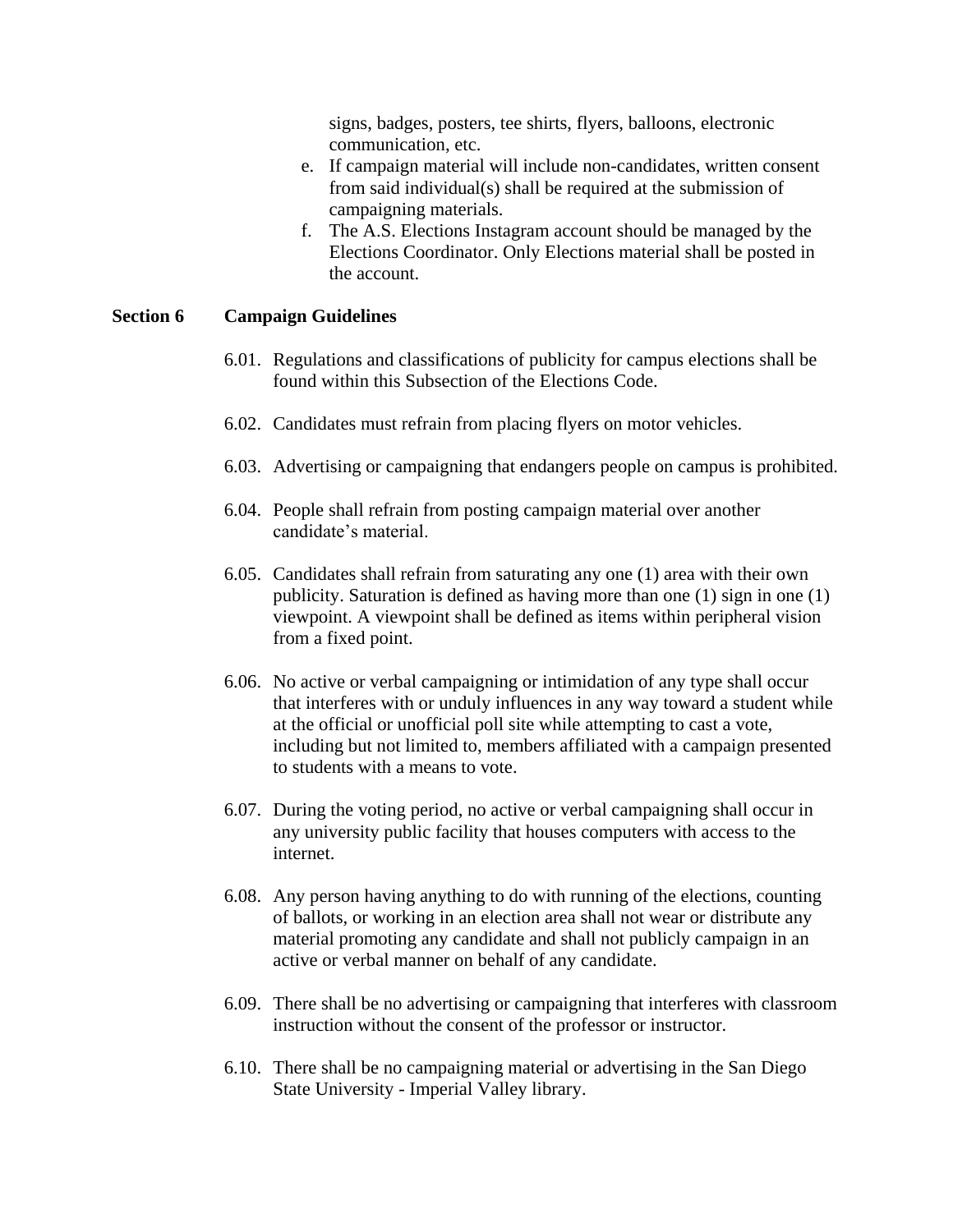- 6.11. No campaigning materials should be posted in the following San Diego State University - Imperial Valley facilities: classrooms, Administration Building, Faculty Buildings, Aztec Shops, or restrooms.
- 6.12. Campaign signs shall be placed only on grass-covered areas on campus, unless otherwise stated in the Elections Code and shall be constructed in such a way that they are easily and reasonably moveable by no more than two (2) persons. The San Diego State University - Imperial Valley Grounds Department approval is necessary prior to advertising on any green area around campus. San Diego State University - Imperial Valley Facilities Services and its employees shall not be responsible for damage caused to campaign materials in the process of moving them to perform their assigned tasks (including but not limited to mowing of grass areas).
- 6.13. Any material purchased by Associated Students may not be used for campaigning purposes (e.g. business cards, nametags, etc.).
- 6.14. All campaign material shall be submitted to the Elections Coordinator for approval before distribution to determine the ownership of campaign materials and accountability of candidates for said materials.
- 6.15. Each candidate can post a total of ten (10) posters, banners, or flyers (8.5" x 11") between both campuses. Candidates may campaign together on posters, but each shared poster will count as one (1) of their allotted ten (10) posters. Note: Anything being used in the form of a poster will be counted as a poster, regardless of shape and/or dimensions. Only fourteen inch (14") by fourteen inch (14") posters are allowed on campus bulletin boards. No poster may be larger than six (6) square feet (36" x 24") on green area.
	- a. A sign shall be defined as including any type of attached support posts. A double-sided A-frame sign constitutes as one (1) sign. (Note: Badges, tee-shirts, flyers, balloons, sandwich boards, etc. that are posted are thus reclassified as signs. Wearing of these items does not constitute posting.)
	- b. Height shall be measured from top of the sign to the ground. Length shall be measured from the left of the sign to the right. Width shall be measured from the front of the sign to the back. Anything touching the sign or supporting the sign shall be included in the measurements.
	- c. Posters, banners, flyers, and signs must be two-dimensional.
- 6.16. Any form of public defacing university property is prohibited. Examples of defacing property include but are not limited to the use of staked signs on university property. These examples are not intended to limit the application of the Elections Code to these certain areas. No campaigning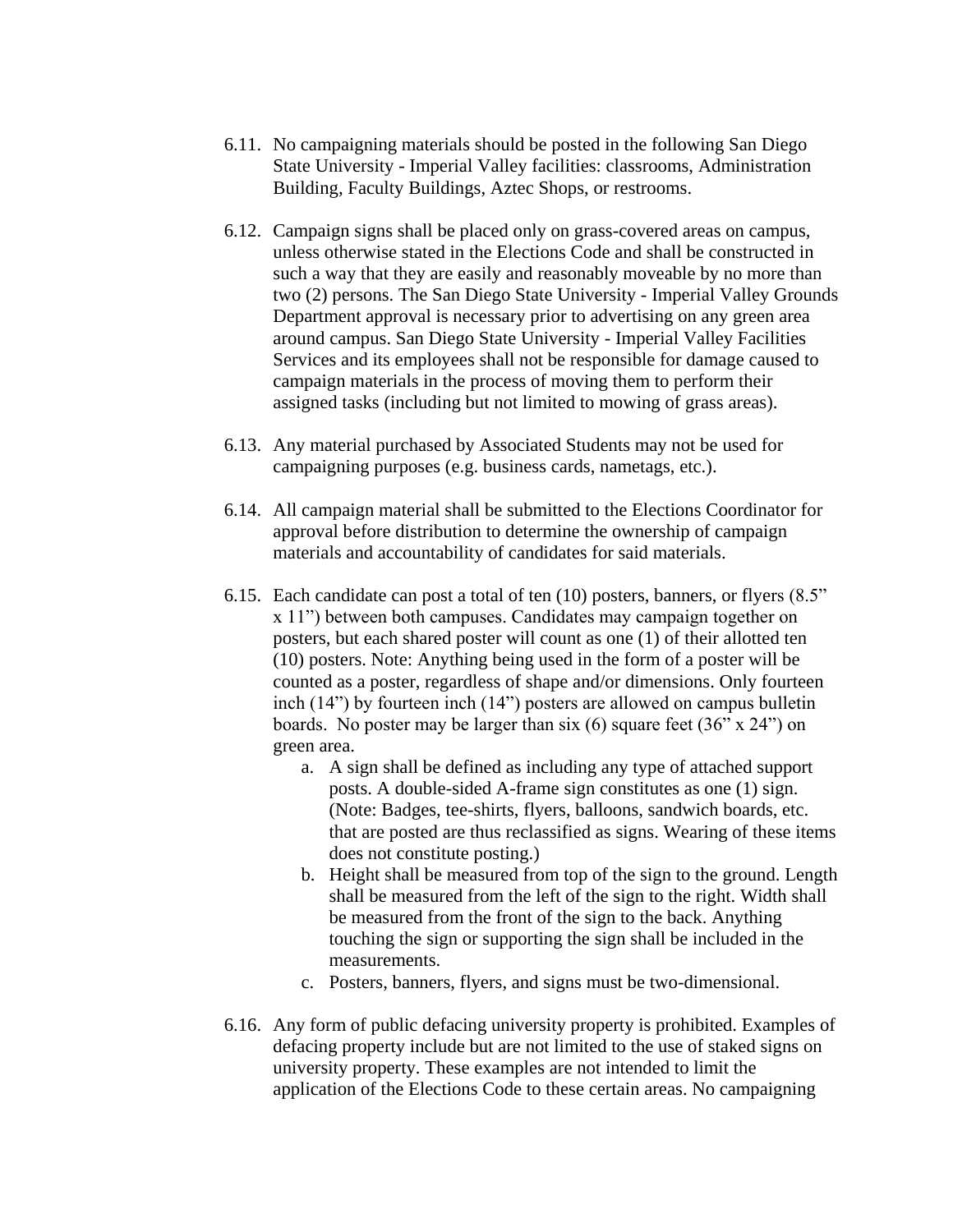material shall be placed on any campus trees nor shall they be placed in tree wells or flowerbeds. No campaigning materials shall be allowed on the A.S. Newsletter, distribution boxes, light poles, or trash cans. No advertising shall come in contact with the walls of any building, including the writing on whiteboards in classrooms, except areas that are currently approved as general posting areas. The Elections Coordinator has the authority, under approval of the Elections Committee, to stipulate other violations.

- 6.17. Use of telecommunication for campaigning shall be limited. Telecommunication may be used if it does not impede the educational process as outlined by San Diego State University - Imperial Valley and/or California Education Code or violate another subsection of this Elections Code. Telecommunication material shall be submitted to the Elections Coordinator before distribution to determine the ownership of electronically distributed campaign materials and accountability of candidates for said materials. Use of said materials does not constitute a violation of Section 5, Subsection 5.09d of this Elections Code. There shall be no use of telephone calls or SMS/Text messaging for the purposes of soliciting votes.
- 6.18. The use of email is permitted, with the following stipulations:
	- a. Emails can only be sent to persons the candidate knows.
	- b. Emails cannot be sent or forwarded to students who you do not know.
	- c. Excessive emailing will not be permitted. Excessive emailing will be determined to be a form of spamming, which is a disruptive message sent to email accounts of persons the sender does not know.
- 6.19. Social networking websites (including, but not limited to, Facebook, Twitter, etc.) shall be allowed upon approval of the Elections Coordinator for the use in campaigning pursuant to the following conditions:
	- a. The following definitions shall be used in consideration of these rules:
		- 1. Content shall be defined as any material (including, but not limited to text, picture, audio, and video) which exists on any given page and is under reasonable amount of control by the candidate or site profile owner. Candidates are thus not responsible for advertisements automatically inserted into the site by the host or site structural elements that are determined by the host or host policy.
		- 2. "Host" shall be defined as the company which operates the root domain (including, but not limited to, facebook.com, etc.) and/or with which the profile holder has entered into a user agreement.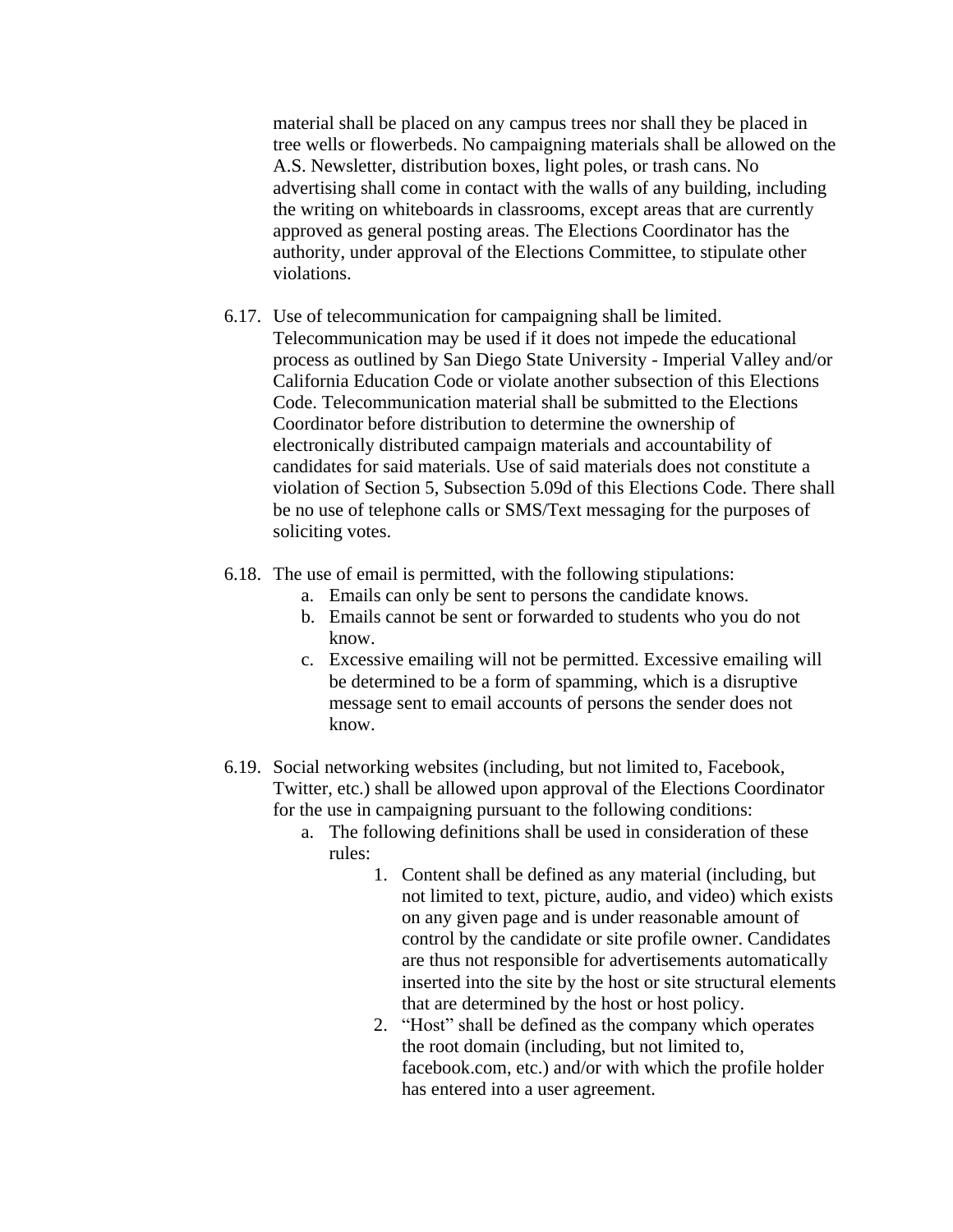- b. Such campaigning shall not be abusive, libelous/slanderous, or in any way harmful to competitors, competitors campaign members, or any other person or organization. Candidates are reminded that websites are considered to be public documents.
- c. Since candidates have the ability to delete offensive content from their profile pages, candidates shall be considered to be responsible for any text, images, audio, or media of any kind posted by themselves or by others, including tags, on their profile pages. Offensive content should not be permitted and must be removed immediately.
- d. The creation of deceitful content could possibly result in immediate disqualification, subject to action by the Elections Committee.
- e. Any copyrighted media content shall be used with authorization from the copyright holder and in accordance with any applicable laws. All content on candidate's pages is subject to the agreements appropriate to each site. The A.S. makes no claim to supersede or override such agreements.
- f. All major social media content relating in any way to the campaign (profile text, 'About Me' section, etc.) shall be submitted to the Elections Coordinator for approval prior to posting. Comments need not to be submitted to the Elections Coordinator beforehand and are thus a forum for free exchange of ideas and statements, subject to the rules provided in this Elections Code.
- g. The creation of groups within the social networking site shall be allowed, pursuant to the restrictions and provisions provided in this Elections Code.
	- 1. Comments shall not be abusive in nature, number, content, or volume.
	- 2. While not prohibiting such action, the Elections Committee strongly urges candidates and supporters to refrain from posting on the sites of opponents.
	- 3. Photos posted during the campaign need not be on file with the Elections Committee provided the content of the photos is in accordance with the Elections Code.
	- 4. Any photos depicting campaign material, which are not on file with the Elections Committee, shall not be allowed.
- h. Messaging and posting on social networking sites shall be permitted. Messages on social media sites are not considered emails.
- i. Usernames on social networking sites shall be appropriate and in accordance with these rules.
- j. Candidates may post a direct link to their social network profile on their campaign materials.
- k. The use of Canvas for campaigning is not permitted.
- 6.20. Candidates may post a link to SDSU WebPortal from their campaign sites.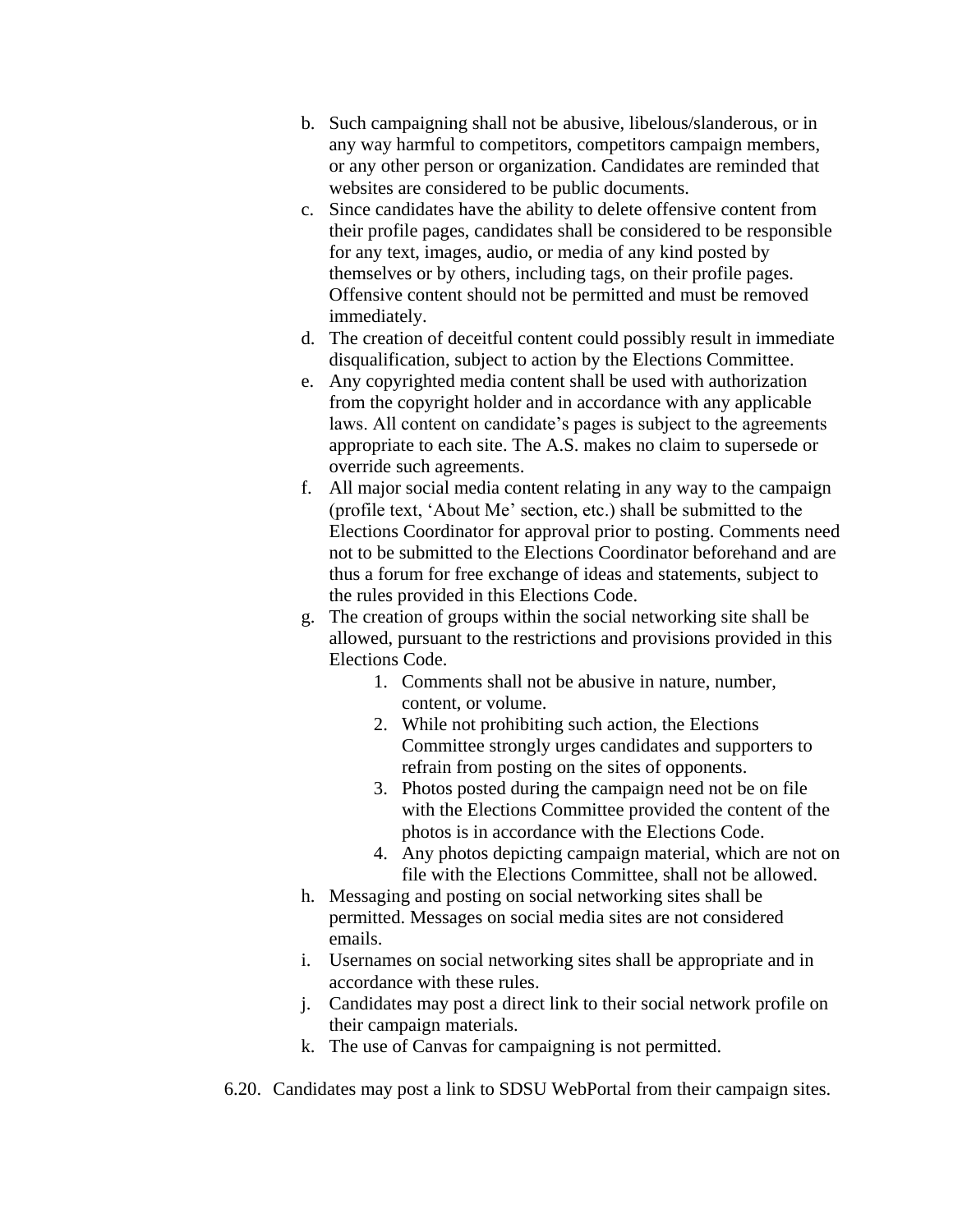The URL for SDSU WebPortal may be included on campaign material.

- 6.21. There shall be no campaigning (use of flyers, buttons, stickers, signs, etc.) during A.S. Official Meetings and A.S. Committee Meetings.
- 6.22. Candidates shall refrain from publicly sharing materials prior to the designated campaign period that later becomes campaign materials.
- 6.23. If there is any doubt with regards to the Elections Code, the candidate(s) should consult the Elections Coordinator.

## **Section 7 Ballots**

- 7.01. Ballots shall not be counted until elections have concluded. The Elections Coordinator shall be responsible for posting the results on A.S. bulletin boards by 12:00 p.m. on the day the results are in. The Elections Coordinator shall be responsible for submitting the results to the Webmaster and Media and Marketing Committee. The Elections Committee A.S. representative will provide the results to the A.S. at their next A.S. Official Meeting. The results will be available on the A.S. Newsletter in the month of March, April, or May.
- 7.02. When the polls close on the final day of elections, the Elections Coordinator will meet with the A.S. Advisor or designee to obtain the online elections results.
- 7.03. If online voting is unavailable, the Elections Committee and A.S. Advisor or designee shall count ballots during a closed session. Should there be three (3) votes separating the elected candidate from the runner-up, the ballots shall be counted a minimum of two (2) times to ensure validity.
- 7.04. All results and documents shall be retained in the A.S. office until the A.S. Advisor or designee accepts the election results.
- 7.05. Election results shall be printed and signed by the Elections Coordinator and posted in the Student Union Bulletin, parking lot bulletin board, and website upon completion of the count.

#### **Section 8 Elections Coordinator**

- 8.01. The Elections Coordinator will be responsible for all relations within the Elections Committee.
- 8.02. The Elections Coordinator must be sworn-in at an A.S. Official Meeting.
- 8.03. As Chair of the Elections Committee, the Elections Coordinator will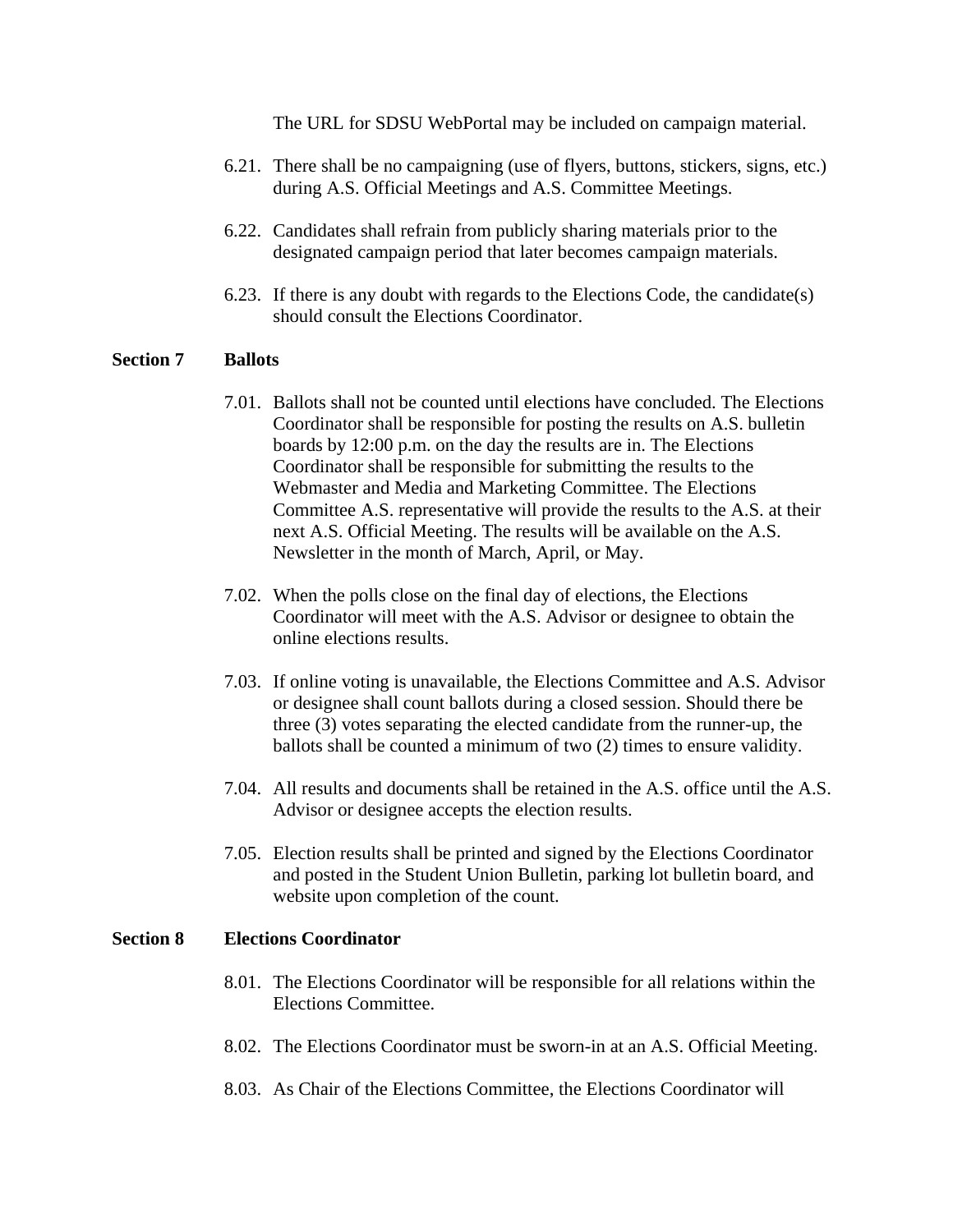oversee all decisions, issues, and concerns within this committee; this includes, but is not limited to:

- a. Reviewing the Elections Code at the A.S. Elections Meeting
- b. Approving all campaigning material during A.S. Elections
- c. Stand as acting liaison for the Elections Committee
- d. Address all questions and/or concerns presented by San Diego State University - Imperial Valley faculty, staff, and/or students
- 8.04. The Elections Coordinator will be responsible for serving six (6) office hours per week during the elections period.
- 8.05. The Elections Coordinator position is a paid A.S. Student Assistant position.
- 8.06. Applications for Elections Coordinator will be submitted to the Associated Students Coordinator's office.
- 8.07. The application process is overrun by the A.S. Advisor and/or designee.
- 8.08. During Associated Students elections, the Elections Coordinator is responsible for final approval of ballots and is responsible for sending the final rendition of these ballots to the A.S. Advisor and/or designee.
- 8.09. In agreement with the Elections Committee, the Elections Coordinator has the right to propose amendments to the Elections Code.
- 8.10. These proposed amendments will be presented to the A.S. Bylaws Committee. The A.S. Bylaws Committee has the right to accept or deny the Elections Committee's request.

#### **Section 9 Elections Assistant**

- 9.01. The Elections Assistant is responsible for all office work conducted within elections.
- 9.02. The Elections Assistant must be sworn-in at an A.S. Official Meeting.
- 9.03. The Elections Assistant will conduct the elections calendar, create mass emails and reminders for San Diego State University - Imperial Valley faculty, staff, and students, create and advertise Associated Students applications, and create the ballots used for elections.
- 9.04. The Elections Assistant position is a paid A.S. Student Assistant position.
- 9.05. The Elections Assistant will be hired by the A.S. Advisor and/or designee.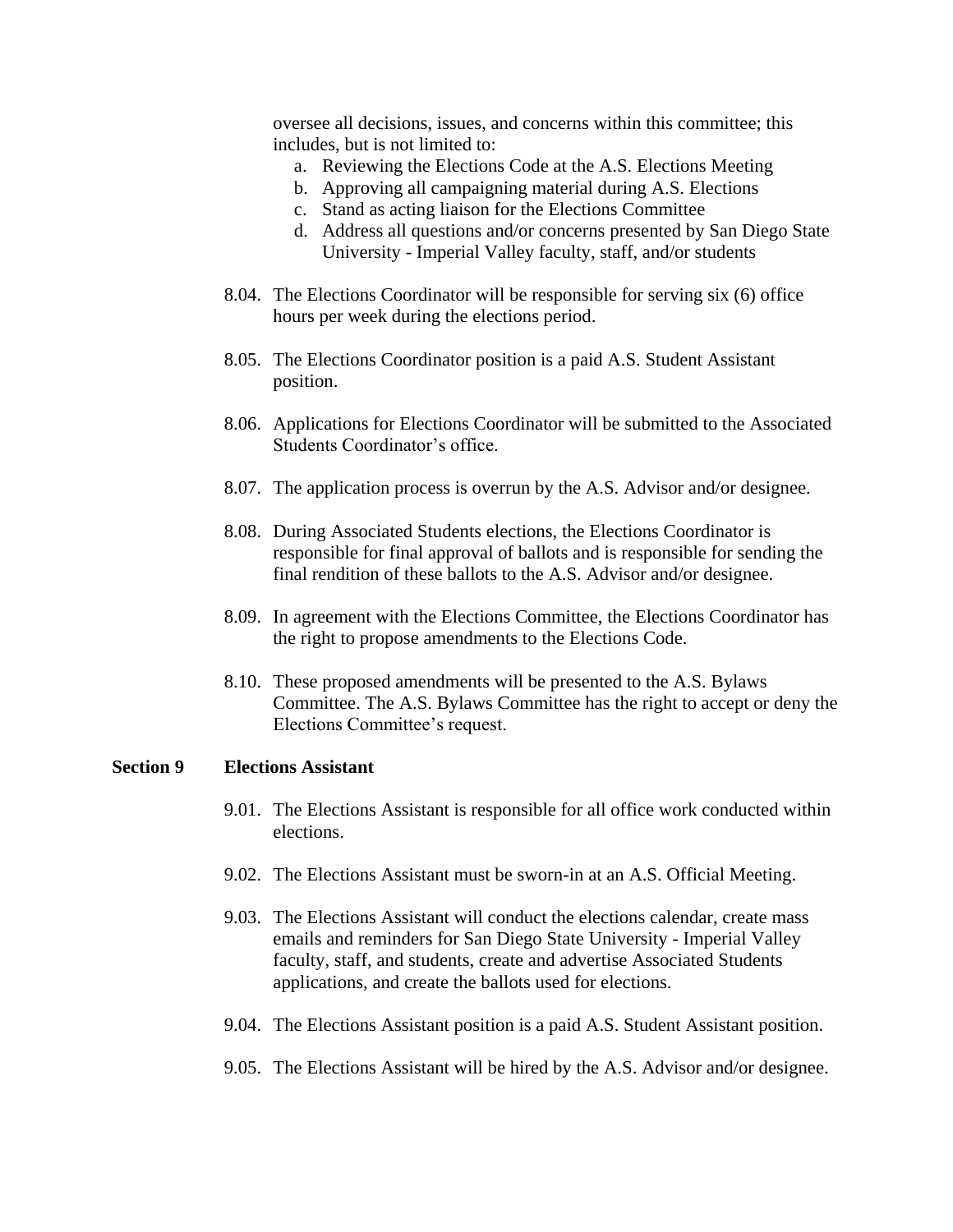9.06. A maximum of twenty (20) hours may be completed throughout the course of the academic school year (typically between the months of November – April).

#### **Section 10 Elections Committee**

- 10.01.The Elections Committee is responsible for overseeing the elections process.
- 10.02.The Elections Committee is comprised of one (1) Elections Coordinator, one (1) A.S. representative, and three (3) students-at-large.
- 10.03.The Elections Committee, in accordance to these Official Bylaws, shall keep a record of all committee meeting minutes and agendas and shall submit such documents to the A.S. Advisor and/or designee to be posted on all official bulletin boards.
- 10.04.On behalf of the A.S., there shall be an appointed A.S. representative in the Elections Committee.
- 10.05.The voting members of this committee are the three (3) students-at-large and the A.S. representative, however, in the case of a tie, the Elections Coordinator's vote shall be counted. The quorum shall consist of fifty percent plus one  $(50\% + 1)$  of the filled voting seats present.
- 10.06.The Elections Committee reserves the right to propose amendments to the Elections Code. These proposed amendments will be presented to the A.S. Bylaws Committee. The A.S. Bylaws Committee has the right to accept or deny the Elections Committee's request.

## **Eligibility**

- 10.07.Pursuant to the requirements of the Official Bylaws of the Associated Students of San Diego State University - Imperial Valley, there shall be an Elections Committee established to handle all elections for the A.S., its subordinates, or affiliates.
- 10.08.During the month of November, elections for the upcoming academic year will be announced and the A.S. shall appoint a matriculated student outside the A.S., as the Elections Coordinator. The A.S. shall appoint an Elections Coordinator following the guidelines detailed in the Elections Code. The Elections Coordinator shall be in charge of ensuring that elections are handled appropriately assuring all fairness to the candidates. A.S. elections shall be held annually. The Elections Coordinator shall follow all guidelines detailed in the Elections Code.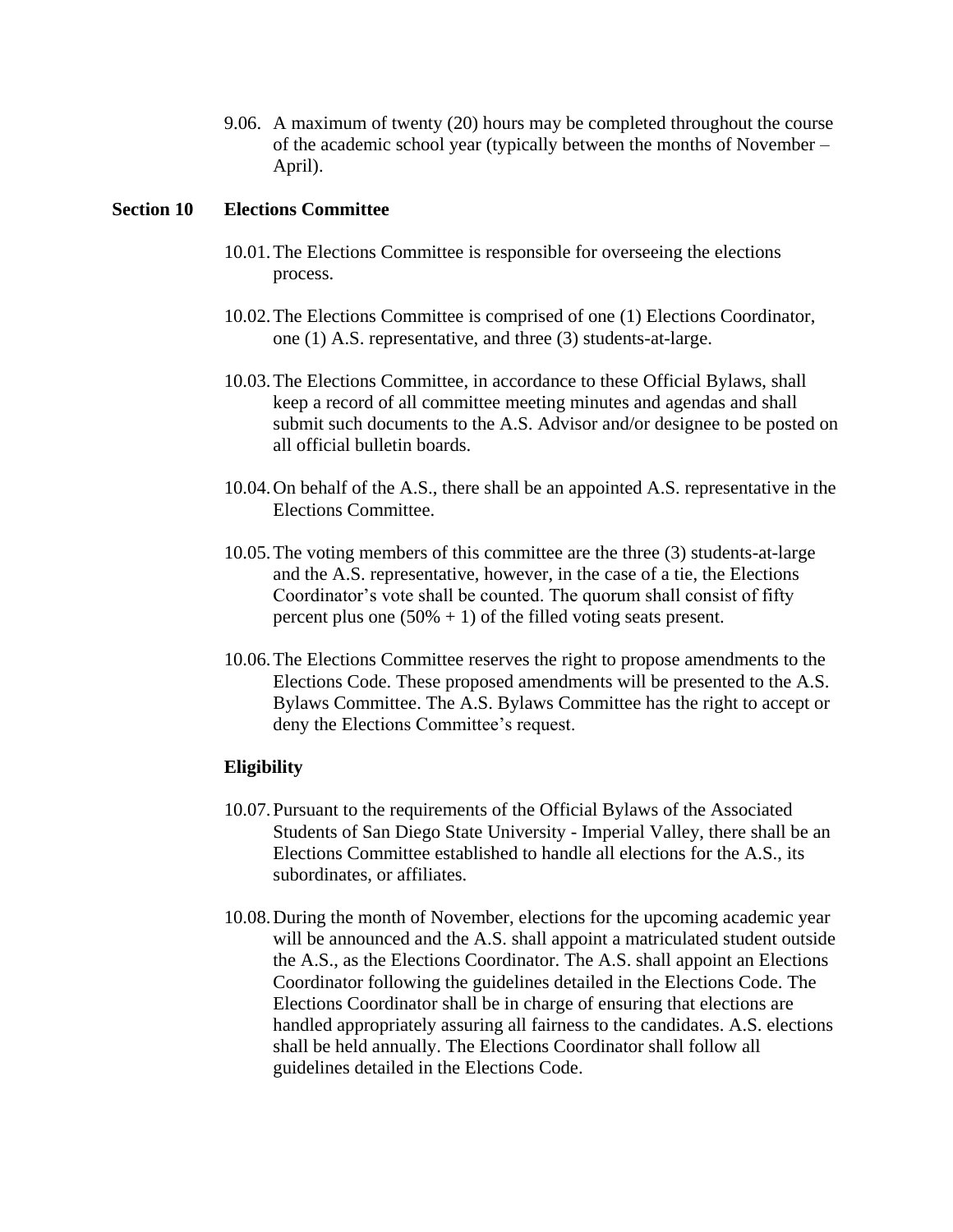- 10.09.The Elections Committee shall consist of one (1) Elections Coordinator, one (1) A.S. Representative, and three (3) students-at-large, whom shall be voting members and shall serve for a period of one (1) academic year, and shall be eligible for reappointment. There shall also be the following designated, non-voting members: the A.S. Advisor or a designee. A quorum of the committee shall be  $50\% + 1$  of the filled voting seats.
- 10.10.The Elections Coordinator shall be chosen in the following manner:
	- a. Applications shall be open for five (5) business days and announced in at least one (1) A.S. Newsletter.
	- b. Applicants shall be interviewed by the A.S. representative, and the A.S. Advisor and/or Associated Students Coordinator.
	- c. The A.S. representative or A.S. Advisor and/or Associated Students Coordinator shall then inform the A.S. of the selected candidate.
	- d. The Elections Coordinator shall be sworn-in at an A.S. Official Meeting and shall serve for a period of one (1) academic year. The Elections Coordinator may reapply for additional terms.
- 10.11.The Elections Coordinator may be removed by a two-thirds (⅔) vote of the A.S. This action can be taken only after the following:
	- a. A written request for review of Elections Coordinator activities detailing cause or reason for removal of the Elections Coordinator has been submitted to the A.S. (This document may include, but is not limited to, improper conduct or incompetence.)
	- b. A.S. has held a meeting to discuss the request for review and obtained information pertaining directly to the allegations within the request from both the authors of the request as well as the Elections Coordinator, both of whom shall be invited to attend the meeting.
	- c. A.S. has forwarded a recommendation of removal of the Elections Coordinator to the A.S. Advisor or designee.

If the Elections Coordinator is removed, another Elections Coordinator may be appointed by the method outlined in Appendix A, Section 8. If time does not permit this process to occur, an interim Elections Coordinator may be appointed by the A.S. Advisor or designee with the approval of the A.S. by majority  $(50\% +1)$  vote.

10.12.All members of the Elections Committee shall be matriculated students at San Diego State University - Imperial Valley at the time of their appointment and during the term of their office. No member of the Elections Committee may be a candidate in any election within the jurisdiction of the committee during the term of their appointment. Preference for Elections Committee membership shall be given to those members of the university that are students-at-large and are not already officers of the university (with the exception of the A.S. Advisor or designee).